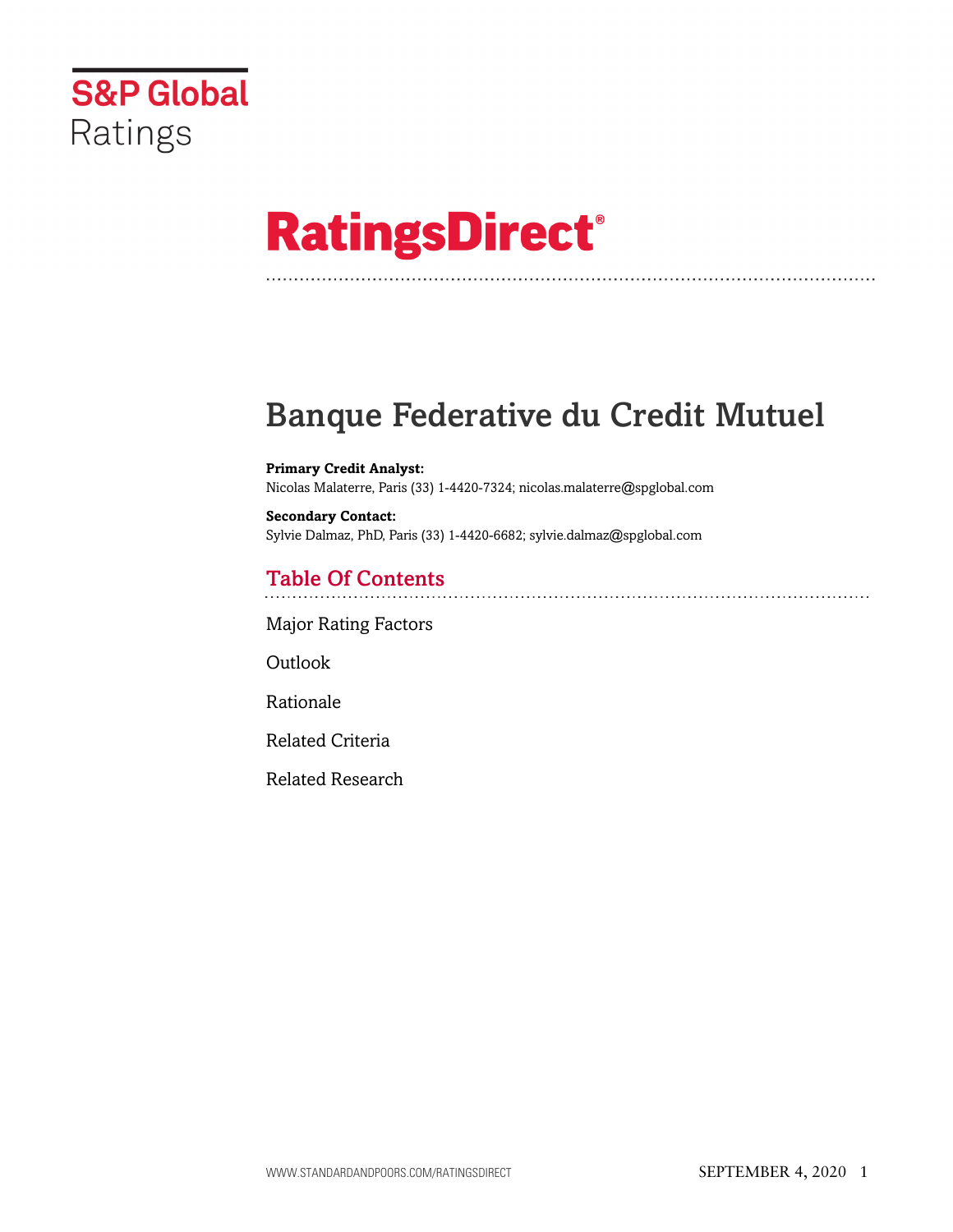## Banque Federative du Credit Mutuel

### <span id="page-1-0"></span>Major Rating Factors

#### Global Scale Ratings

#### **Issuer Credit Rating**

A/Negative/A-1 **Resolution Counterparty Rating**  $A+/-/-/A-1$ 

| <b>Strengths:</b>                                                                                                                                                                                                                                                                                                    | <b>Weaknesses:</b>                                                                                                                                                                                                                             |
|----------------------------------------------------------------------------------------------------------------------------------------------------------------------------------------------------------------------------------------------------------------------------------------------------------------------|------------------------------------------------------------------------------------------------------------------------------------------------------------------------------------------------------------------------------------------------|
| • Core member of the Crédit Mutuel Group (CMG).<br>Strong and stable franchise in France's retail banking<br>and insurance markets, and a successful<br>development strategy in consumer finance in<br>Germany with Targobank.<br>• Solid solvency thanks to its almost full retention of<br>the group's net income. | • Sound profitability, but the recession triggered by<br>the COVID-19 pandemic will weaken financial<br>performance over the next two years.<br>• Good cost efficiency in a French context, but only<br>average compared with European peers'. |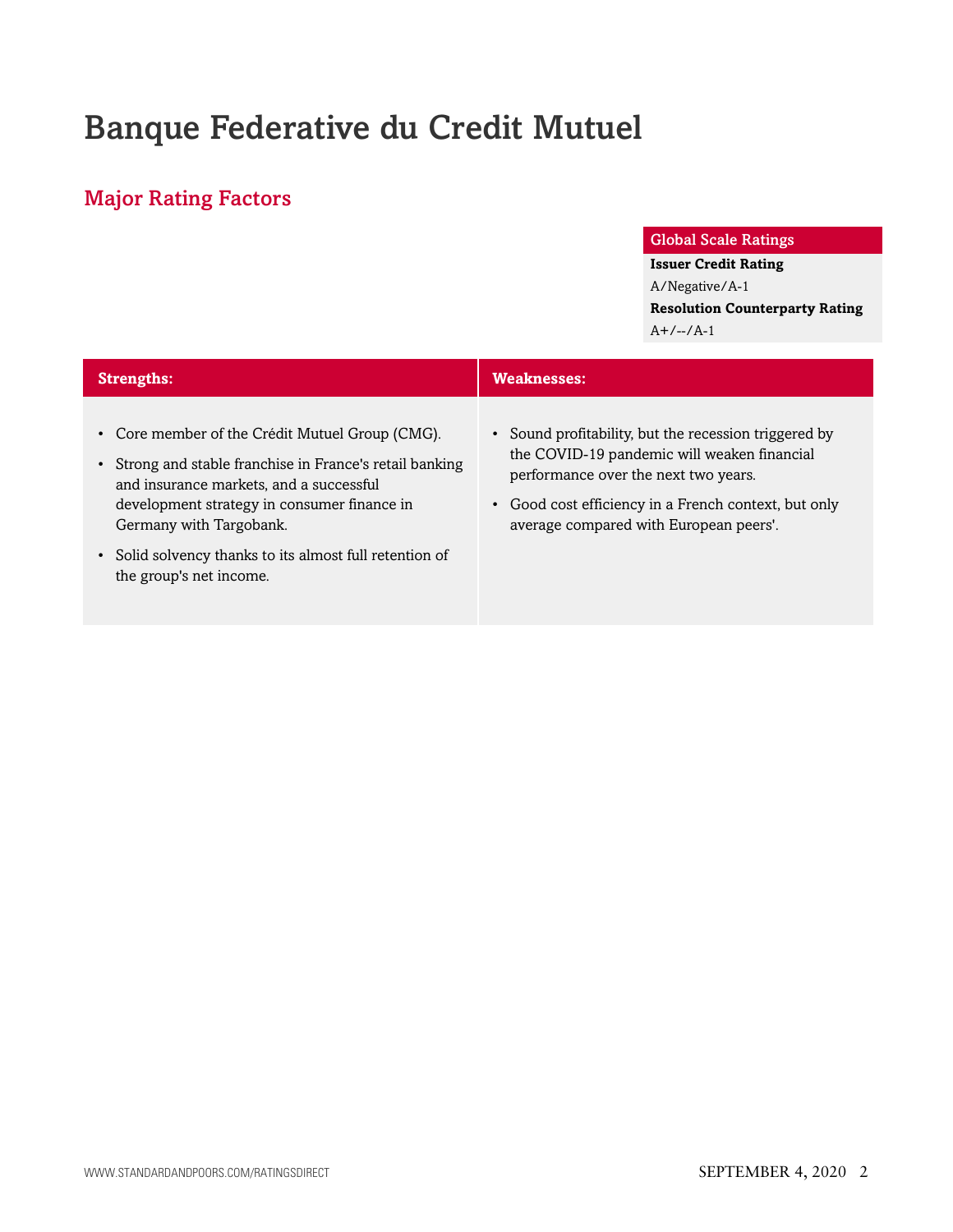#### **Outlook**

The negative outlook on Banque Fédérative du Crédit Mutuel (BFCM) mirrors that on the French cooperative banking group Crédit Mutuel (CMG) and reflects S&P Global Ratings' expectation that BFCM will remain a core subsidiary of CMG. The rating on BFCM is therefore at the level of our 'a' assessment of CMG's group credit profile (GCP), and any change in the GCP would trigger a similar rating action on BFCM.

#### Downside scenario

We would lower our ratings on BFCM if we were to lower our ratings on CMG. A change in BFCM's importance for CMG is extremely unlikely, due to BFCM's role in funding and issuing regulatory financial instruments for large parts of the group.

The negative outlook on the group, and therefore on its core banking entities, reflects our view that economic and industry risks in the French banking market have risen due to the recession that will happen in 2020 as a result of the COVID-19 pandemic. More specifically, we could lower our 'A' issuer credit rating on CMG, and therefore that on BFCM, in the next 12-24 months if the group's stand-alone credit profile (SACP) weakens. This is unless this were offset by a bail-inable cushion of debt instruments commensurate with one notch of uplift for additional loss-absorbing capacity (ALAC). A downward revision of the group's SACP would still result in a negative rating action on the group's subordinated instruments, including its senior nonpreferred notes, since those instruments would not benefit from ALAC uplift.

We could also lower our ratings on CMG, and also BFCM, in the next 12-24 months if we observed the group engaging in more rapid growth of risk assets, leading to a projected risk-adjusted capital (RAC) ratio below 10% at group level.

#### Upside scenario

We would revise the outlook to stable once the pandemic recedes and prospects for an economic recovery in France become clearer. We would also revise the outlook to stable if the group's buildup of bail-inable buffers offsets a potentially weaker group SACP, while capitalization remains strong.

#### <span id="page-2-0"></span>Rationale

The ratings on BFCM reflect our view of its critical role as the funding arm, central organ, and substantial part of Crédit Mutuel Alliance Fédérale (CMAF; formerly Credit Mutuel – CM11 Group), itself the largest subgroup of regional federations of cooperative banks that form CMG. According to our group rating methodology, we view BFCM as a core entity of the larger CMG. We therefore align our ratings on BFCM with the CGP of 'a' and do not determine a stand-alone credit profile for CMAF or BFCM. Due to BFCM's role as a funding vehicle and its links with CFAF, this report essentially covers CMAF's consolidated figures, which include those of BFCM due to its full consolidation in CMAF's accounts.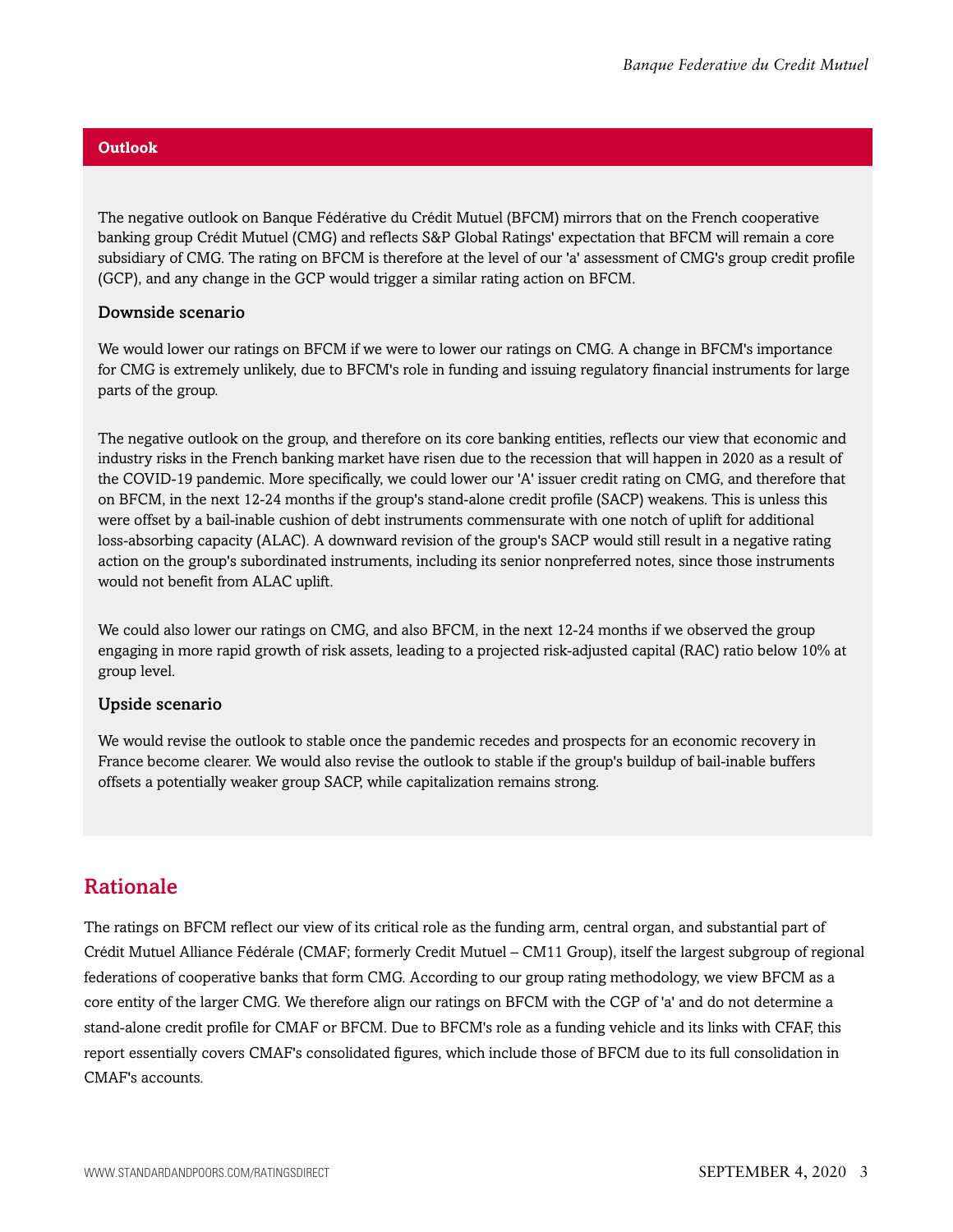From the 18 regional federations of cooperative banks--organized on a territorial basis--that form CMG, 13 have gradually gathered to form CMAF. The two latest entities to join, on Jan. 1, 2020, are Crédit Mutuel Antilles Guyane and Crédit Mutuel Massif Central. According to our estimates, CMAF represents about 80% of CMG's total assets and net result, and operates all business lines in the mutual perimeter. It is therefore the backbone of CMG. In addition to its critical role as sole issuing vehicle for the CMAF subgroup, BFCM operates as a banking entity, consolidating subsidiaries not part of the mutual perimeter (that is, principally foreign operations, factoring, receivables management, finance leasing, fund management, employees savings, insurance and real estate).

Over the years, BFCM has also developed expertise in payment systems and other digitally advanced services, which it provides to other group entities. Also active in financial markets, BFCM additionally provides centralized refinancing for CMAF's entities. CMAF, which consolidates BFCM, is therefore a large group, which generated net profit exceeding €3 billion and had an asset base totaling more than €700 billion in 2019. Last year, BFCM's assets totaled €570 billion (80% of CMAF) and it reported €10.9 billion of revenues (70% of CMAF), and these proportions are unlikely to change much in 2020. For these reasons, we regard BFCM as core to the group, and our view is unlikely to change in the near future.

CMG largely relies on a decentralized pyramidal organizational model. A distinctive feature is that the mandate of the upper levels of the organization is only to fulfil missions not already undertaken by other parts of the group. This allows for close relationships with local customers, a key advantage in retail banking. The financial solidarity mechanism, set out in French law, is in our view the overarching feature ensuring the group's overall cohesiveness. Article L511-30 of the French banking law designates the Confederation Nationale du Credit Mutuel (CNCM) as the central body, which entails responsibilities for the liquidity and solvency of the overall group. This explains our consolidated approach to assessing the group's creditworthiness, our view on its financial strengths, and our rating approach for the main entities, including BFCM.

BFCM is not a mutual bank per se, but due to its strategic importance, we believe that under stressed circumstances it would benefit from the support of CMAF, indirectly from CMG's solidarity mechanism. Consequently, we equalize our rating on BFCM with that on CMG. Our decision is underscored by BFCM's board of directors decision in July 2020 to request its affiliation to the CNCM and thus integrate the scope of CMG's solidarity mechanism. CMAF expects this would take effect by the end of September 2020.

CMAF benefits from a strong retail banking franchise, thanks to its dual retail network: the 13 Crédit Mutuel federations leveraging on the powerful Credit Mutuel brand and Crédit Industriel et Commercial (CIC). As such, retail activities represented about two-thirds of CMAF's operating income after loss provisions at year-end 2019. The subgroup can use the network of local cooperative banks to market the products and services of BFCM's specialized subsidiaries, which pay commissions in return for deal flow. Facing limited growth prospects in its domestic retail banking activities and pressure on net interest margins due to low interest rates, CMAF remains committed to its dynamic diversification strategy, particularly its geographic diversification in consumer finance and insurance.

The subgroup's 2019-2023 strategic plan will be updated soon. Before the pandemic hit, the subgroup had targeted 3% annual revenue growth, supported by increased cross-selling and IT investments to foster its networks. In 2019, CMAF achieved both a rise in its net banking income (+3.5%) and net profit (+5.1%) using its retail bankinsurance strategy.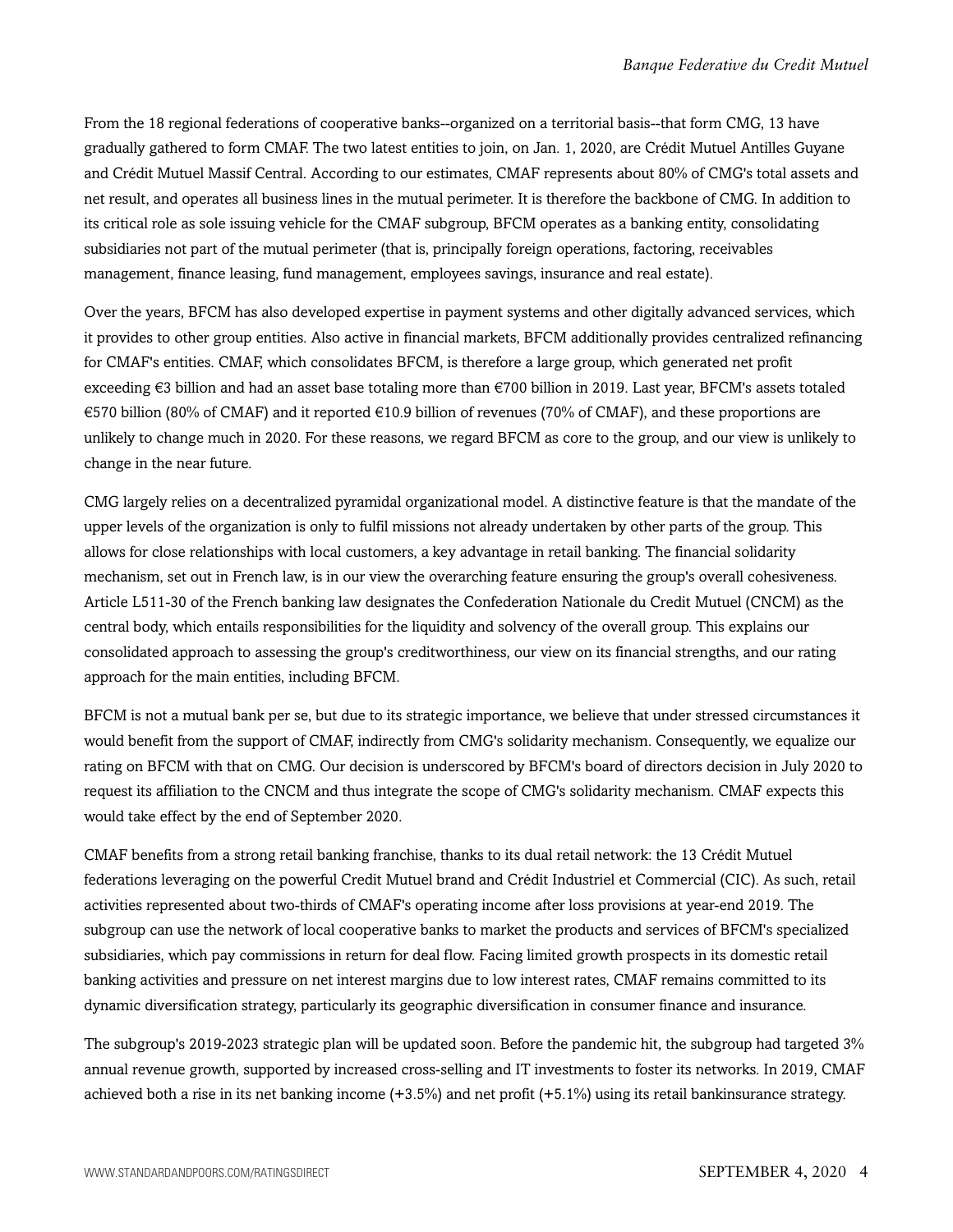So far, it has a good track record of business integration with other subgroup entities, such as CIC, Targobank, and Cofidis.

The subgroup has also demonstrated its ability to expand ancillary business such as technology and telecommunications. On June 26, 2020, it entered into an agreement to sell this business to Bouygues Telecom for €530 million, to be paid on closing of the deal, and an additional amount of €140 million-€325 million. In addition, an exclusive long-term distribution partnership with Bouygues Telecom will be set up, offering competitive services to its customers. In our view, this opportunistic and timely move illustrates management's willingness to adapt its portfolio of activities and the group's agile strategy in the field of technology. We cannot rule out small opportunistic acquisitions with a modest impact on the group's capital ratios.

Approximately 75% of CMAF's net banking income (NBI) is generated domestically, with Germany being the second largest market (12% of NBI). It serves its customers via about 4,000 branches, and operates a universal banking model through various subsidiaries:

- The 13 Crédit Mutuel federations, which has about 7.1 million retail customers across many French regions.
- Assurance du Crédit Mutuel (GACM), the subgroup's insurance company, with a balanced source of revenues between life and non-life products. It is an important source of fees and commissions for the group, supporting the resilience of operating revenues in the low-interest-rate environment. The insurance subgroup's overall contribution to CMAF's results rose by 3.4% to €873 million in 2019, accounting for slightly more than 25% of its net profit. Commissions paid to the distribution networks rose by  $5.3\%$  to  $\epsilon$ 1.6 billion. Over the past two years, distributor networks have also played a key role in the insurance business' growth. The COVID-19 pandemic has had a significant impact on GACM's performance. In the first half of 2020, insurance revenues decreased by 21.1% relative to the previous year. GACM's contribution to overall half-year profits was €218 million, a 57% fall relative to the figure for June 2019 (€505 million). Beyond lower gross premium for life insurances, which is part of a strategy to support an increase in the proportion of unit-linked policies, the sharp fall in the stock markets had a negative impact on GACM's net financial income. Moreover, the group set up a lump-sum bonus payment for comprehensive business insurance policyholders ("the prime de relance mutualiste"), which cost nearly  $\epsilon$ 170 million.
- CIC complements CMAF's retail and insurance offering in the domestic market, with a focus on small businesses, corporates, and professionals. It had a large loan portfolio of €132.9 billion as of year-end 2019. CIC contributes slightly to the international diversification of the corporate retail banking business and private banking, with about 30 foreign representation offices.
- Targobank in Germany builds on the activities of Citibank Deutschland, which it acquired in 2008. The entity also integrated General Electric's German factoring and leasing activities in 2017. With 3.9 million retail and business customers and an expanding loan book of €20 billion at year-end 2019, Targobank is one of Germany's market leaders in consumer credit and factoring. As such, banking business has been robust, with 9% growth in loans and 11.2% in deposits, supported by further developments of its online banking solutions. Targobank is the main source of the subgroup's geographic diversification.
- Cofidis is a domestic leading consumer finance business in which the group purchased a controlling stake in 2009. To boost its business, Cofidis worked on digital solutions and was one of the first lenders to completely digitize the loan agreement process. Cofidis is active in France, but its second largest market is Portugal, followed by Spain, Belgium, and Italy.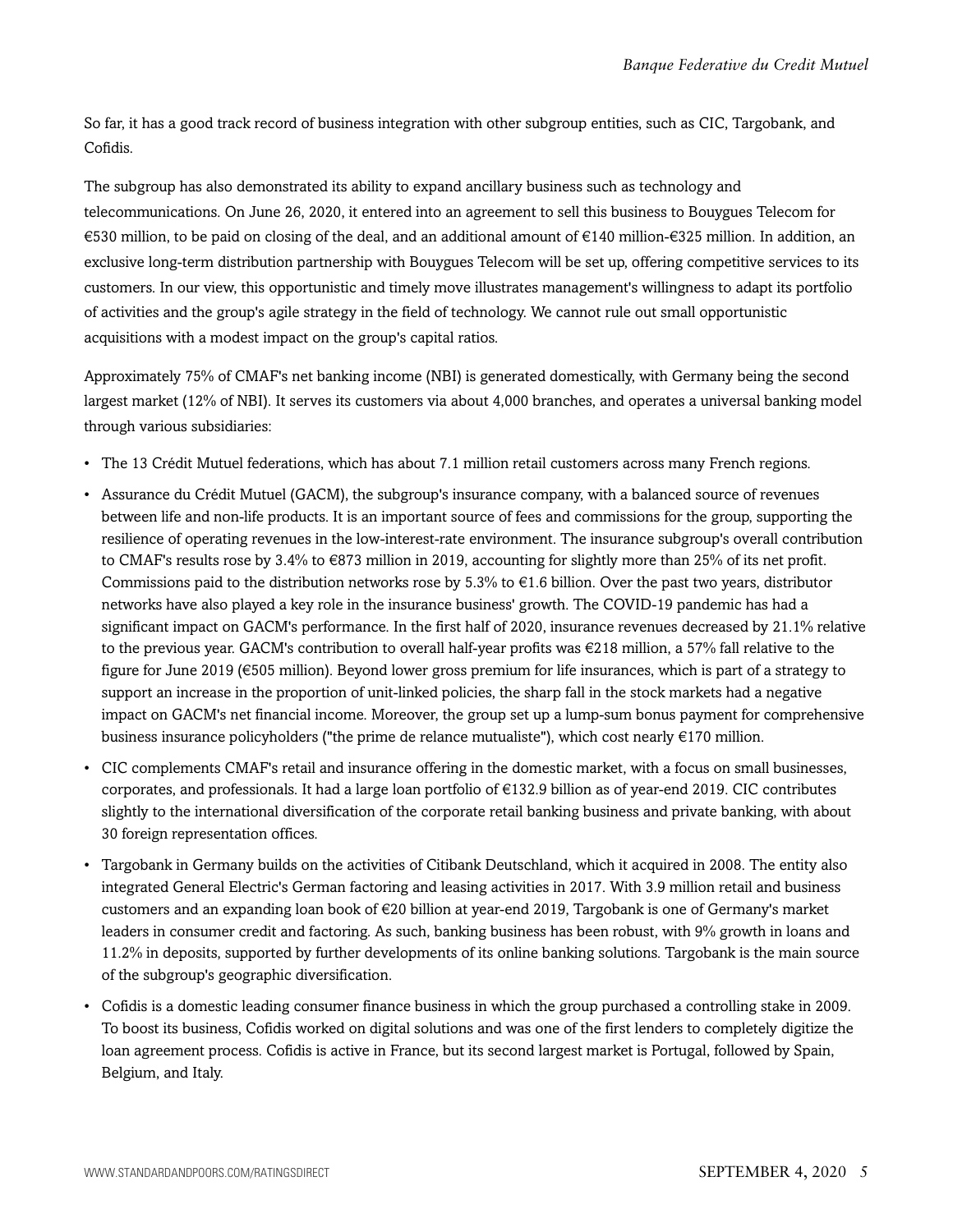We consider that CMAF displays a solid financial profile, with key financial metrics broadly in line with those of the larger CMG. On July 31, 2020, CMAF reported a fully loaded common equity tier 1 ratio of 17.1%, which we view as sound. On the same date, it reported a nonperforming loan ratio of 3.04% in line with group's target, a provision coverage ratio of 52.7% (IFRS9 Stage 3 only), and a liquidity coverage ratio of 159.8% compared with 142.8% at year-end 2019 (average calculation method).

The abrupt slowdown in 2020, induced by the pandemic, has already started to weaken CMAF's financial performance, which should remain comparatively resilient however. We expect margin pressure to continue, but volumes to be less dynamic than in previous years due to reduced business activity in France in early 2020. We also anticipate a deterioration in asset quality, with rising credit losses from small and midsize corporate counterparties in the most vulnerable industries, among them tourism, hospitality and autos. In the first half of 2020, the cost of risk rose substantially, to  $\epsilon$ 1 billion ( $\epsilon$ 584 million higher than during the same period in 2019), leading to an annualized cost of risk of 48 basis points of outstanding loans. This level includes provisions in anticipation of a future worsening of risk under IFRS9 rules (Stage 1 and Stage 2) of  $\in$ 489 million, almost half of the cost of risk in the first six months of the year.

For 2020, we expect the cost of risk to remain elevated and at a similar level as for the first half, since the group continues to make additions to its provisions for proven and nonproven risks. Likewise, the intense market volatility, especially in equity markets in first-quarter 2020, may exert some pressure on the solvency of the subgroup's insurance operations, which should remain strong however.

| <b>Credit Mutuel Alliance Federale Key Statistics</b> |         |         |         |         |  |  |
|-------------------------------------------------------|---------|---------|---------|---------|--|--|
| --Fiscal year end Dec. 31--                           |         |         |         |         |  |  |
| 2019                                                  | 2018    | 2017    | 2016    | 2015    |  |  |
| 583,797                                               | 540,523 | 512,517 | 506,059 | 472,638 |  |  |
| 392,980                                               | 378,994 | 351,958 | 338,449 | 312,515 |  |  |
| 41,358                                                | 38,241  | 24,390  | 33,522  | 31,315  |  |  |
| 3,092                                                 | 2,964   | 2,428   | 2,774   | 2,628   |  |  |
|                                                       |         |         |         |         |  |  |
| 6.73                                                  | 6.83    | 5.88    | 6.77    | 6.75    |  |  |
| 17.60                                                 | 17.00   | 17.02   | 15.70   | 15.84   |  |  |
| 45.53                                                 | 43.93   | 41.78   | 42.17   | 43.25   |  |  |
| 61.34                                                 | 61.65   | 61.85   | 62.30   | 61.48   |  |  |
| 0.81                                                  | 0.84    | 0.85    | 0.84    | 0.89    |  |  |
| 0.45                                                  | 0.46    | 0.40    | 0.47    | 0.47    |  |  |
| 3.69                                                  | 7.68    | 3.99    | 8.30    | 5.69    |  |  |
| 0.27                                                  | 0.25    | 0.25    | 0.25    | 0.26    |  |  |
| 3.07                                                  | 3.05    | 3.34    | 3.98    | 4.15    |  |  |
| 69.91                                                 | 70.04   | 59.69   | 63.03   | 64.56   |  |  |
| 62.75                                                 | 60.58   | 61.02   | 59.46   | 58.24   |  |  |
| 123.74                                                | 132.46  | 129.04  | 128.62  | 131.80  |  |  |
|                                                       |         |         |         |         |  |  |

Sources: Company data, S&P Global Ratings.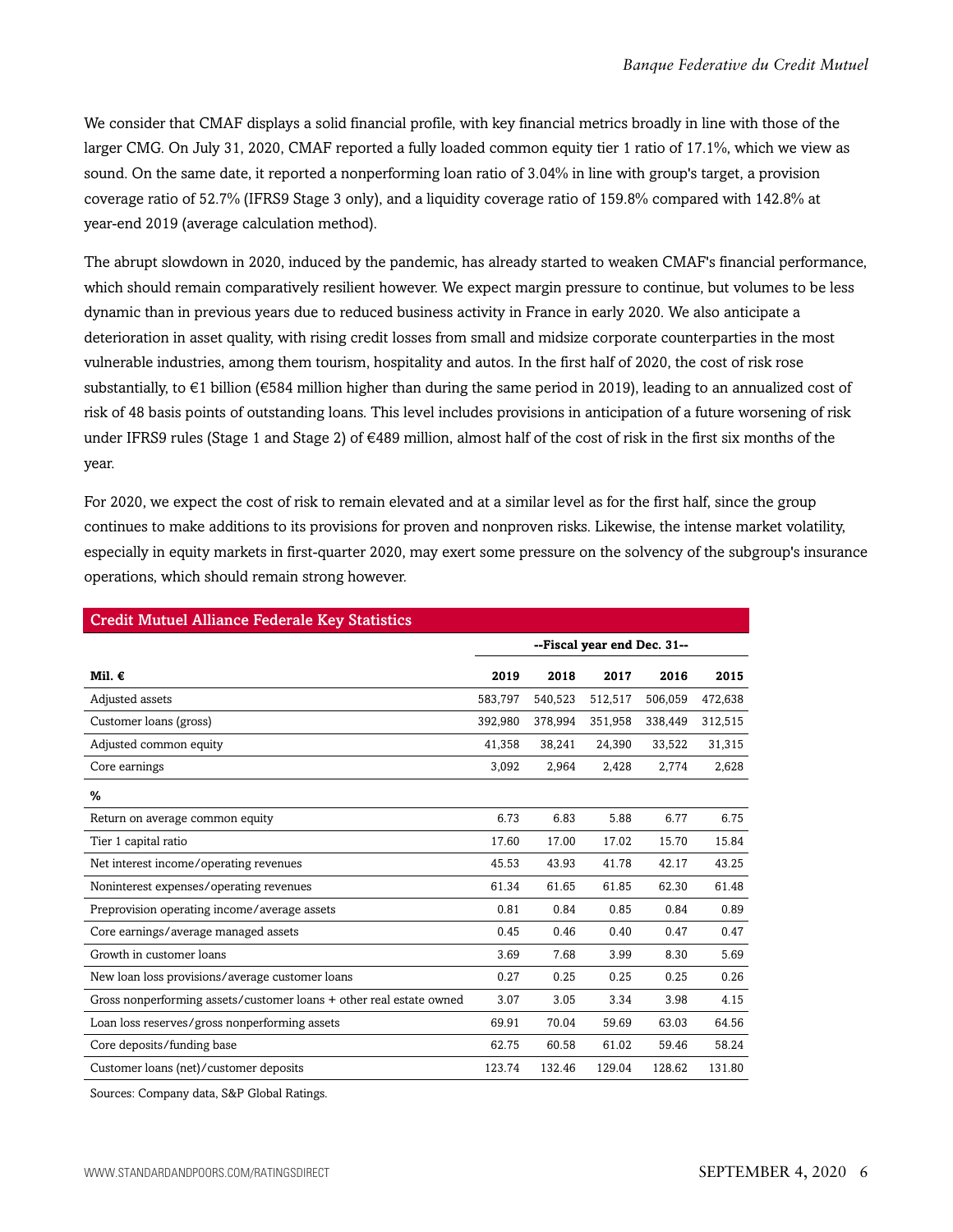#### <span id="page-6-0"></span>Related Criteria

- General Criteria: Hybrid Capital: Methodology And Assumptions, July 1, 2019
- General Criteria: Group Rating Methodology, July 1, 2019
- Criteria | Financial Institutions | General: Methodology For Assigning Financial Institution Resolution Counterparty Ratings, April 19, 2018
- Criteria | Financial Institutions | General: Risk-Adjusted Capital Framework Methodology, July 20, 2017
- General Criteria: Methodology For Linking Long-Term And Short-Term Ratings, April 7, 2017
- General Criteria: Guarantee Criteria, Oct. 21, 2016
- Criteria | Financial Institutions | Banks: Bank Rating Methodology And Assumptions: Additional Loss-Absorbing Capacity, April 27, 2015
- Criteria | Financial Institutions | Banks: Quantitative Metrics For Rating Banks Globally: Methodology And Assumptions, July 17, 2013
- Criteria | Financial Institutions | Banks: Banking Industry Country Risk Assessment Methodology And Assumptions, Nov. 9, 2011
- Criteria | Financial Institutions | Banks: Banks: Rating Methodology And Assumptions, Nov. 9, 2011
- Criteria | Financial Institutions | Banks: Commercial Paper I: Banks, March 23, 2004

### <span id="page-6-1"></span>Related Research

- Group Credit Mutuel Outlook Revised To Negative On Economic Impact Of COVID-19; Ratings Affirmed, April 23, 2020
- Credit Mutuel Group, Nov. 25, 2019

| Ratings Detail (As Of September 4, 2020)* |                                           |                |  |  |
|-------------------------------------------|-------------------------------------------|----------------|--|--|
|                                           | <b>Banque Federative du Credit Mutuel</b> |                |  |  |
| <b>Issuer Credit Rating</b>               |                                           | A/Negative/A-1 |  |  |
| <b>Resolution Counterparty Rating</b>     |                                           | $A+/-/-/A-1$   |  |  |
| <b>Commercial Paper</b>                   |                                           |                |  |  |
| Local Currency                            |                                           | $A-1$          |  |  |
| Junior Subordinated                       |                                           | BBB-           |  |  |
| Senior Subordinated                       |                                           | A-             |  |  |
| Senior Unsecured                          |                                           | A              |  |  |
| Senior Unsecured                          |                                           | $A-1$          |  |  |
| Senior Unsecured                          |                                           | $A/A-1$        |  |  |
| Subordinated                              |                                           | BBB+           |  |  |
| <b>Issuer Credit Ratings History</b>      |                                           |                |  |  |
| 23-Apr-2020                               | Foreign Currency                          | A/Negative/A-1 |  |  |
| 12-Oct-2016                               |                                           | A/Stable/A-1   |  |  |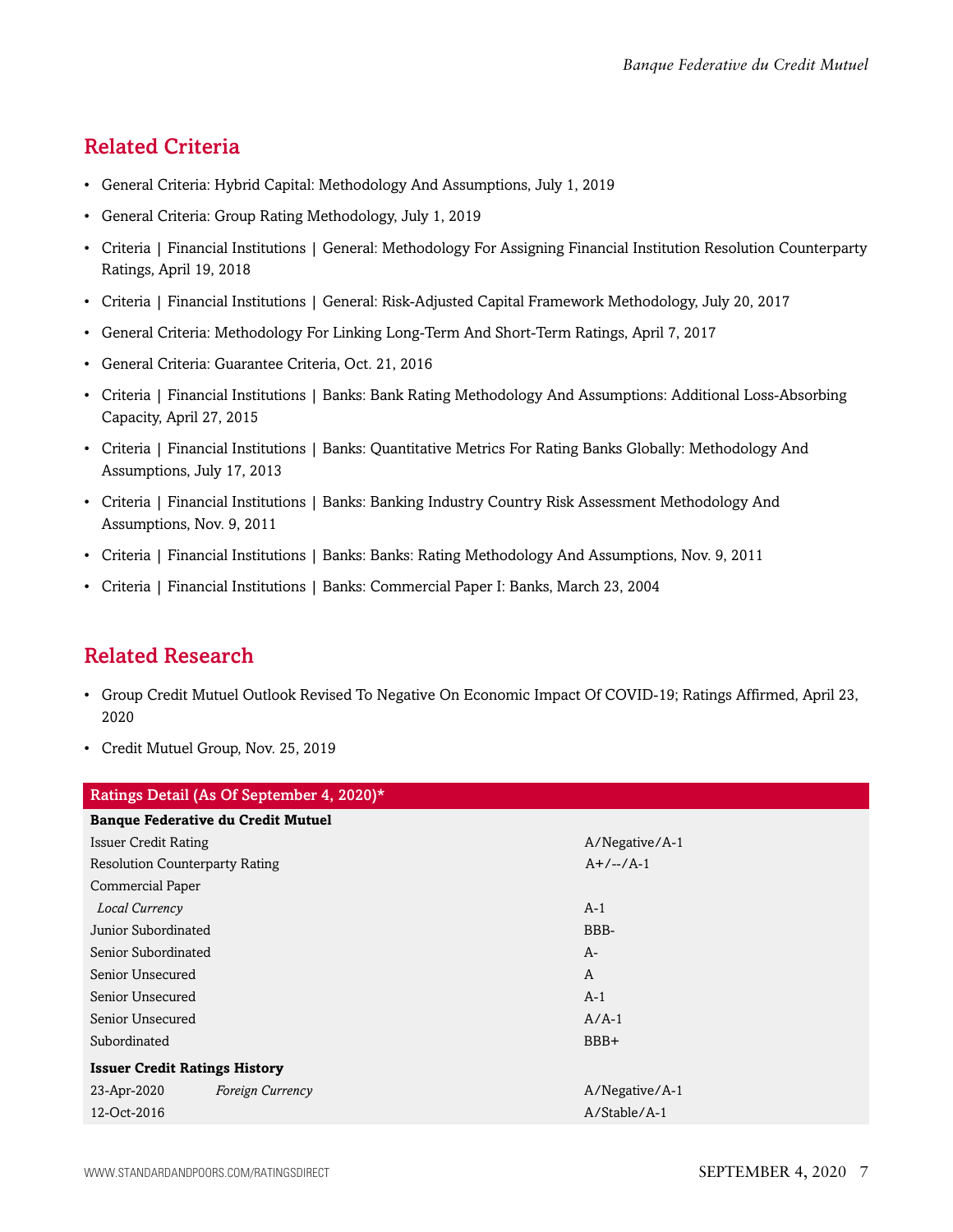| Ratings Detail (As Of September 4, 2020)*(cont.)                |                |  |  |  |
|-----------------------------------------------------------------|----------------|--|--|--|
| 29-Apr-2014                                                     | A/Negative/A-1 |  |  |  |
| 23-Apr-2020<br>Local Currency                                   | A/Negative/A-1 |  |  |  |
| 12-Oct-2016                                                     | A/Stable/A-1   |  |  |  |
| 29-Apr-2014                                                     | A/Negative/A-1 |  |  |  |
| <b>Sovereign Rating</b>                                         |                |  |  |  |
| France                                                          | AA/Stable/A-1+ |  |  |  |
| <b>Related Entities</b>                                         |                |  |  |  |
| <b>Caisse Centrale du Credit Mutuel</b>                         |                |  |  |  |
| <b>Issuer Credit Rating</b>                                     | A/Negative/A-1 |  |  |  |
| <b>Resolution Counterparty Rating</b>                           | $A+/-/A-1$     |  |  |  |
| Commercial Paper                                                |                |  |  |  |
| Local Currency                                                  | $A-1$          |  |  |  |
| Senior Unsecured                                                | A              |  |  |  |
| Caisse Federale du Credit Mutuel de Maine-Anjou Basse Normandie |                |  |  |  |
| <b>Issuer Credit Rating</b>                                     | A/Negative/A-1 |  |  |  |
| <b>Resolution Counterparty Rating</b>                           | $A+/-/A-1$     |  |  |  |
| Commercial Paper                                                |                |  |  |  |
| Local Currency                                                  | $A-1$          |  |  |  |
| Senior Unsecured                                                | A              |  |  |  |
| Caisse Federale du Credit Mutuel Nord Europe                    |                |  |  |  |
| <b>Issuer Credit Rating</b>                                     | A/Negative/A-1 |  |  |  |
| <b>Resolution Counterparty Rating</b>                           | $A+/-/A-1$     |  |  |  |
| Commercial Paper                                                |                |  |  |  |
| Local Currency                                                  | $A-1$          |  |  |  |
| Junior Subordinated                                             | BBB-           |  |  |  |
| Senior Unsecured                                                | A              |  |  |  |
| Subordinated                                                    | BBB+           |  |  |  |
| Caisse Federale du Credit Mutuel Ocean                          |                |  |  |  |
| <b>Issuer Credit Rating</b>                                     | A/Negative/A-1 |  |  |  |
| <b>Resolution Counterparty Rating</b>                           | $A+/-/-/A-1$   |  |  |  |
| Commercial Paper                                                |                |  |  |  |
| Local Currency                                                  | $A-1$          |  |  |  |
| Senior Unsecured                                                | A              |  |  |  |
| <b>Credit Industriel et Commercial</b>                          |                |  |  |  |
| <b>Issuer Credit Rating</b>                                     | A/Negative/A-1 |  |  |  |
| <b>Resolution Counterparty Rating</b>                           | $A+/-/-/A-1$   |  |  |  |
| Commercial Paper                                                |                |  |  |  |
| Local Currency                                                  | $A-1$          |  |  |  |
| Senior Unsecured                                                | A              |  |  |  |
| Short-Term Debt                                                 | $A-1$          |  |  |  |
| Credit Industriel et Commercial, New York Branch                |                |  |  |  |
| Commercial Paper                                                |                |  |  |  |
| Local Currency                                                  | $A-1$          |  |  |  |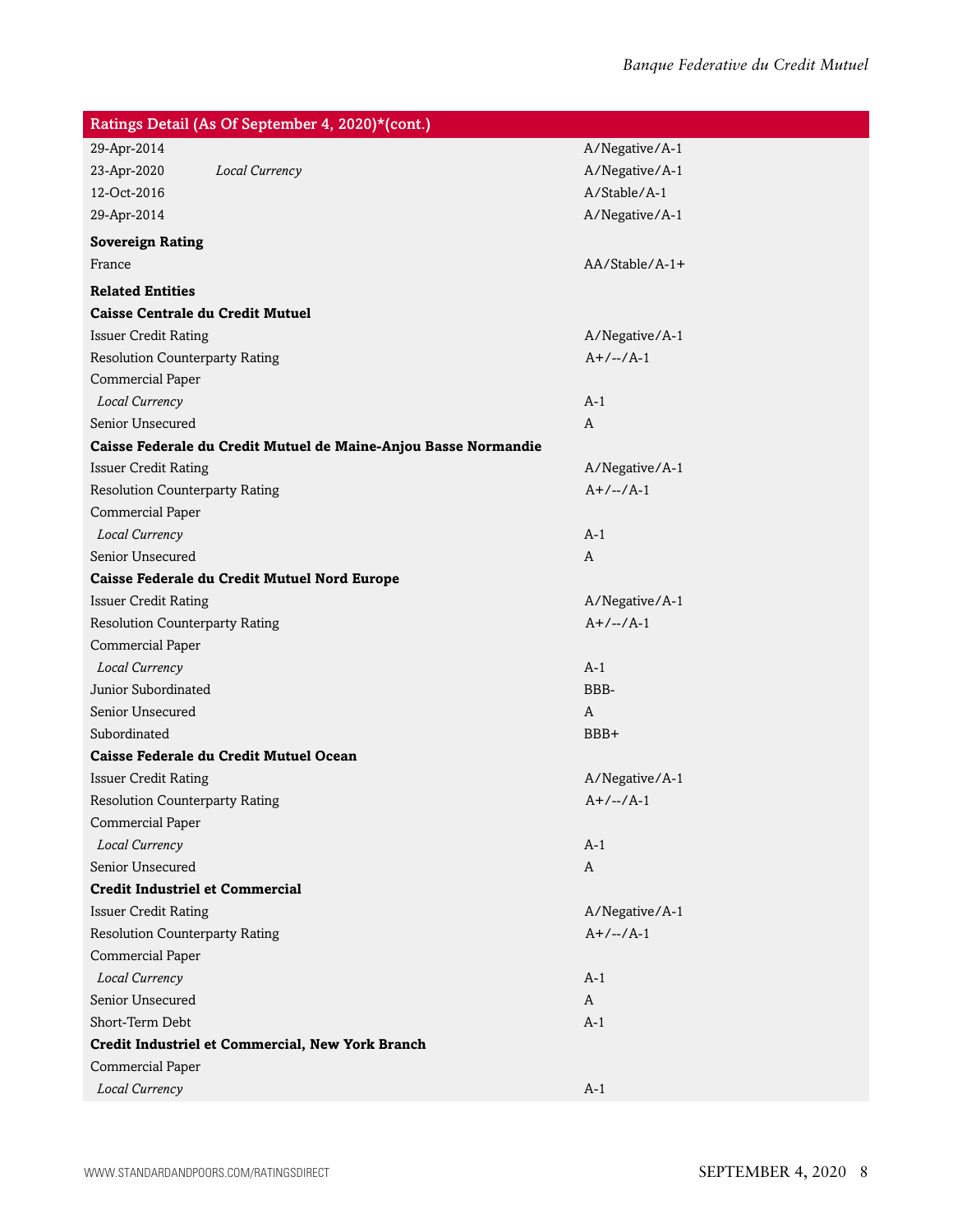#### Ratings Detail (As Of September 4, 2020)\*(cont.)

#### **Credit Mutuel Home Loan SFH**

#### Senior Secured AAA/Stable

\*Unless otherwise noted, all ratings in this report are global scale ratings. S&P Global Ratings' credit ratings on the global scale are comparable across countries. S&P Global Ratings' credit ratings on a national scale are relative to obligors or obligations within that specific country. Issue and debt ratings could include debt guaranteed by another entity, and rated debt that an entity guarantees.